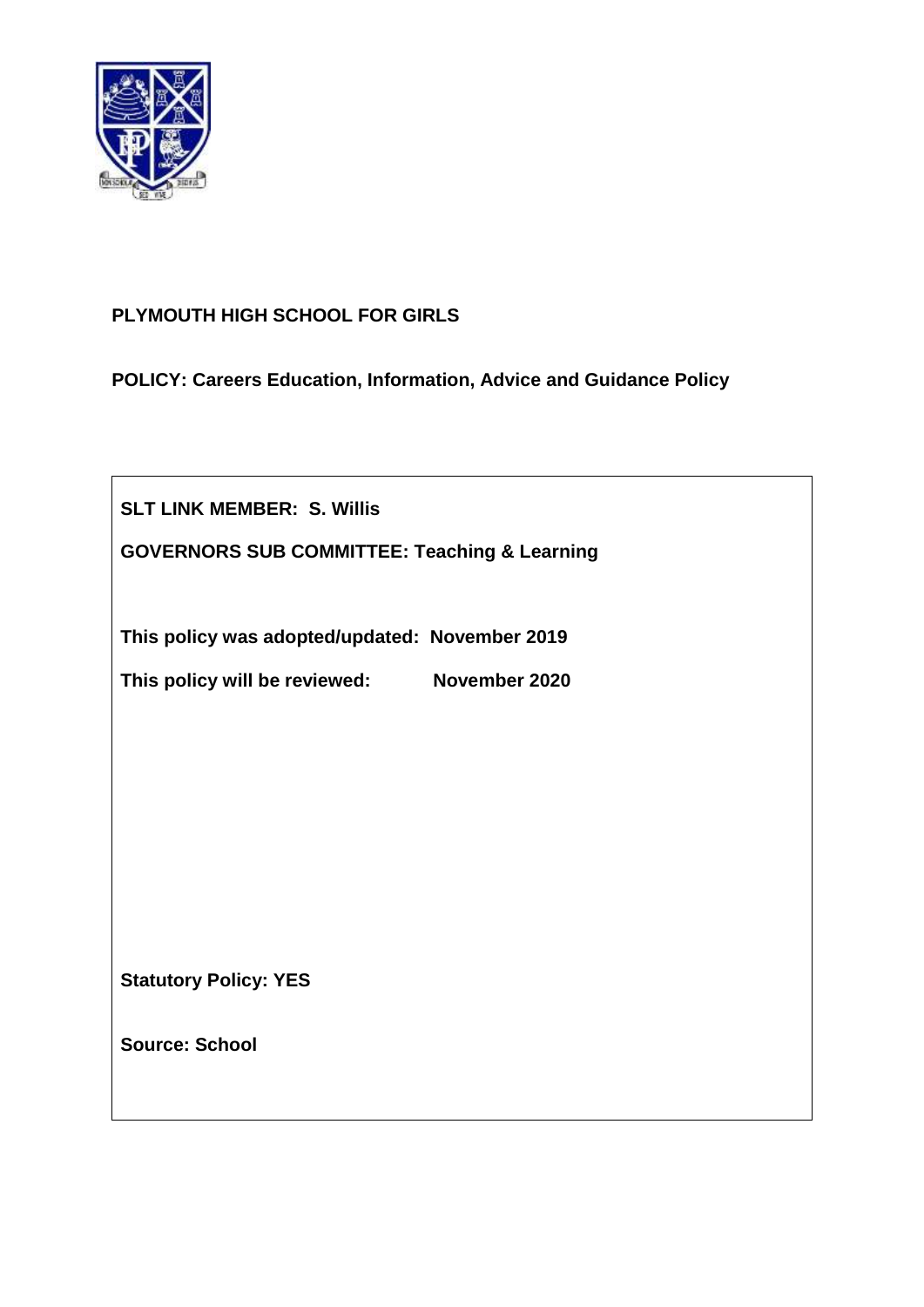### **Introduction**

Through a planned programme of activities, Careers Education, Information, Advice and Guidance (CEIAG) and Work-related Learning (WRL), Plymouth High School for Girls seeks to help all students take their place as suitably qualified and responsible adults within society. The focus is upon career and option choice, raising the aspirations and achievement of individual students and equipping them with skills, attitudes, knowledge and understanding as a foundation for managing their lifelong career and learning.

## **Commitment**

This policy is designed to meet the Gatsby benchmarks and conforms to statutory requirements.

Plymouth High School for Girls is committed to:

• Providing a planned programme of activities to which all students from Years 7 – 13 are entitled which will help them to plan and manage their careers

- Providing IAG which is impartial, unbiased and is based on their needs
- Careers guidance and access for education and training providers
- Demonstrating a commitment to raising, achieving and continuously improving provision

### **Links with other policies**

The policy for CEIAG supports and is itself underpinned by a range of key school policies especially those for teaching and learning, assessment, recording and reporting achievement, citizenship, PSHE Education, work-related learning and enterprise, equal opportunities and diversity, gifted and talented, looked after children and special needs/ASD.

### **Entitlement**

Students are entitled to CEIAG which meets professional standards of practice and which is person-centred, personalised and impartial. It is integrated into students' experience of the whole curriculum and based on a partnership with students and their parents or carers. The programme is structured to deliver explicit learning outcomes, raise aspirations, challenge stereotyping and promote equality and diversity.

The careers programme is designed to meet the needs of the students at Plymouth High School for Girls. It is differentiated and personalised to ensure progression through activities that are appropriate to students' stages of career learning, planning and development. The primary aims of the Careers Education and Guidance programme are  $to:$ 

• Prepare young people at Plymouth High School for Girls for the opportunities, responsibilities and experiences of adult life;

• Help young people develop an understanding of their own and others' strengths, limitations, abilities, potential, personal qualities, needs, attitudes and values;

• Help young people investigate opportunities for further learning and employment, make decisions and manage transitions across the three stages at 13+, 16+ and 18+;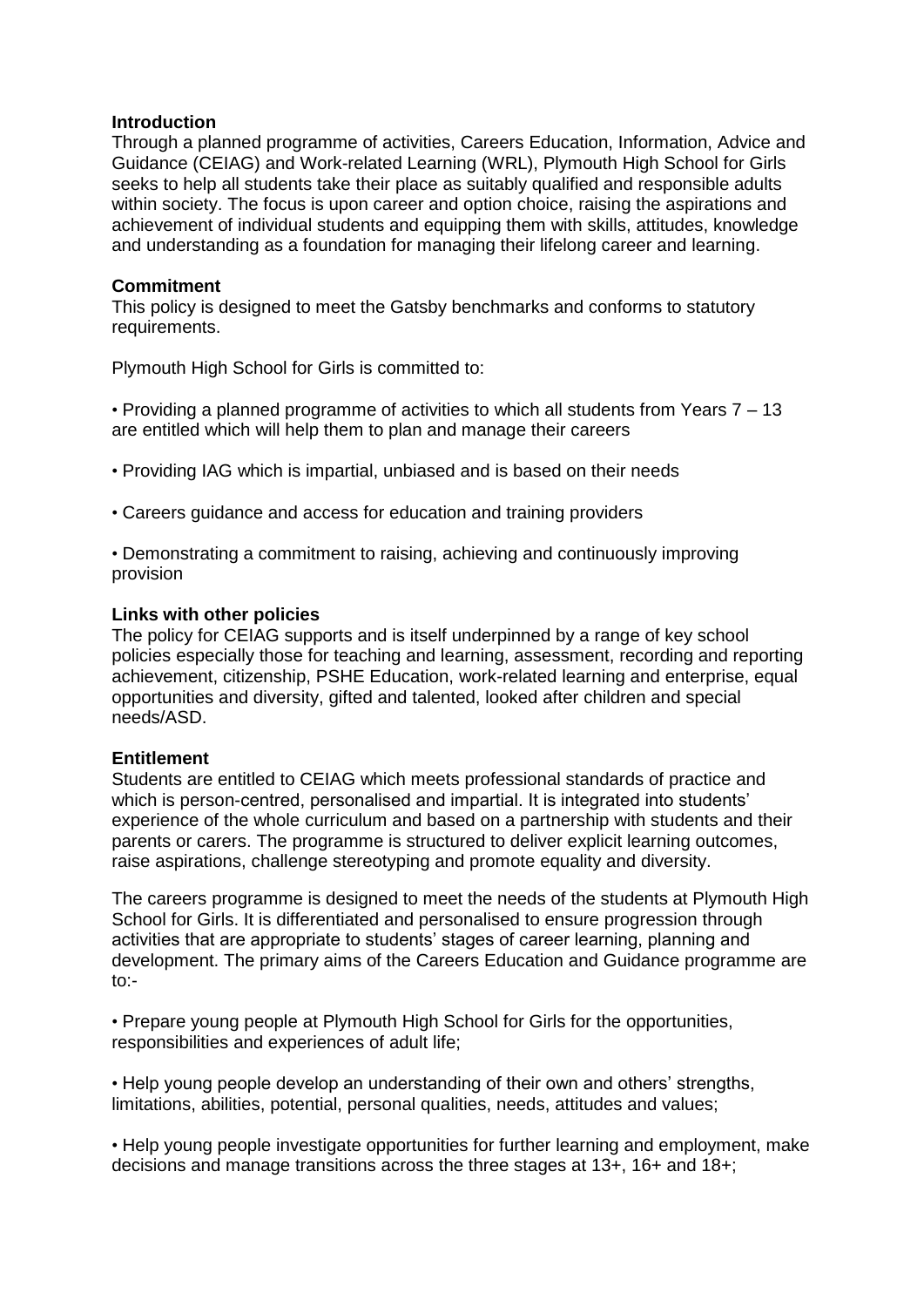• Ensure that, wherever possible, all young people leave Plymouth High School for Girls able to access employment, further education or training.

The programme also:-

- Contributes to improving achievement, by raising aspirations and motivation;
- Supports inclusion, challenges stereotyping and promotes equality;
- Encourages participation in education and/or training beyond 16+ and 18+:
- Develops enterprise and other skills valuable in the world of work;

The CEIAG programme provides pupils with a wide range of experiences to help them progress effectively through their education and on to successful careers. The intended career learning outcomes for students are based on the Careers Development Institute (CDI) Framework for careers, employability and enterprise education March 2018 which can be found on the CDI website

### **Implementation: Management**

The Careers Leader plans and evaluates the careers programme and is responsible to the Deputy Headteacher. Work experience is planned and implemented by the Careers Leader. The Careers Leader works closely with the Head of Year for each year group and the Head of PSHE & Citizenship. As a team they ensure there is a focus on career development and work-related learning across the school.

### **Implementation: Staffing**

All staff contribute to CEIAG through their roles as tutors and subject teachers. Specialist sessions are delivered by the PSHE team in all year groups. The CEIAG programme is planned, monitored and evaluated by the Careers Leader. Careers information is available in the Careers Centre (A04), the school Library, on the computer network and through the school newsletter and Facebook

### **Implementation: The CEIAG Programme**

The careers programme includes careers education sessions, career guidance activities (group work and individual interviews), information and research activities, work-related learning (including work experience) and individual learning planning/portfolio activities. Careers lessons are part of the school's PSHE programme. Other focused events, e.g. a higher education evening are provided in Year 12. Work experience takes place during curriculum enrichment week in year 10 and students prepare for work experience in Year 10 during tutorial time. Students are actively involved in the evaluation of activities including work experience through lessons and in written and verbal feedback. Additional work experience and voluntary work is undertaken in the Sixth Form around timetable and holiday commitments.

The Careers Programme at Plymouth High School for Girls is distinguished by the personalised nature of the support given to each student. All students can request a careers appointment with the Careers Advisor who has an OCR Level 6 Diploma in Careers Advice and Development. Additional intervention strategies are introduced for those students who may find processes such as securing Work Experience placements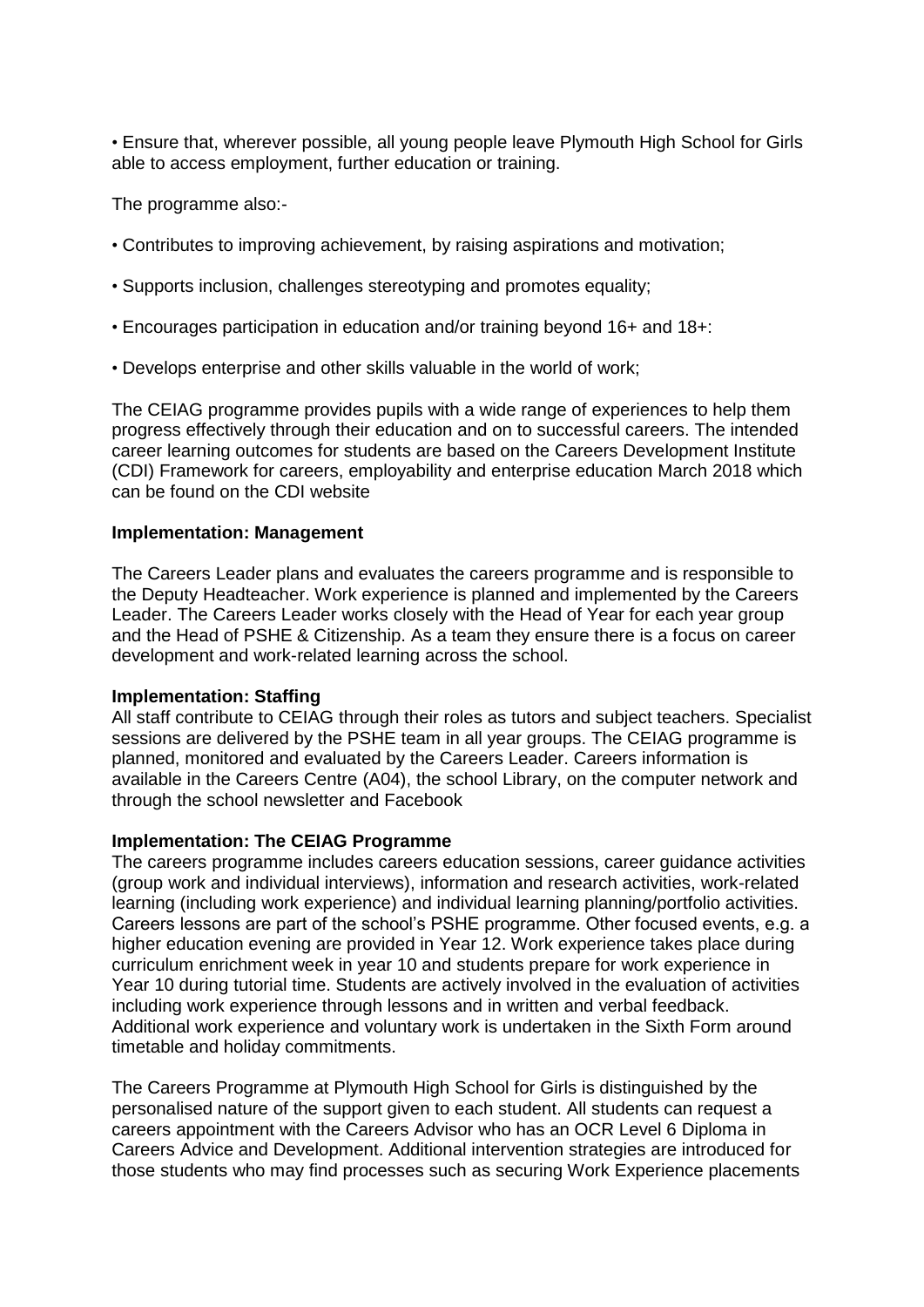particularly challenging. The Careers Advisor is central to providing guidance to students on pathways beyond school and those students who are unsure of their destination after Year 11 are given further support in groups or as individuals to provide the best possible guidance. In addition, the Careers Advisor provides an important contribution to the planning, design and delivery of all aspects of our careers education including PSHE and Parent Meetings, allowing for current labour market intelligence to inform these processes. All students are able to request a careers interview at any time during their school education by emailing the Careers Advisor.

Careers Education helps young people to develop the knowledge and skills they need to make successful choices, manage transition and between education and the world of work.

Careers Guidance enables them to use the knowledge and skills to make decisions about education and the world of work that are appropriate for them. The programme is provided to pupils and students through:-

- The PSHE curriculum via targeted lessons;
- Tutor and mentoring activities;
- Careers interviews;
- Careers presentations and activities;
- Careers activities with employers;
- Enterprise activities including guest speakers;
- The Work Experience programme;
- Attendance at a UCAS Fair;
- University Visits;
- Apprenticeship talks

#### **Staff Development**

Staff training is identified by a needs analysis and planned for in the SIP.

#### **Employment partnerships:**

Firm links have been established with a wide range of employers, particularly through the provision of work placements. Employers visit the school to run work related activities with pupils and to speak to pupils about a range of employment sectors. Students take part in employability and enterprise competitions run and judged by local and national employers, eg, You're Hired and Young Enterprise. Pupils are also encouraged to volunteer within the local community and links exist in the local centre for voluntary services and local businesses.

We have careers speakers visit, covering a wide range of careers and occupations, making use of alumni and employers from our growing network.